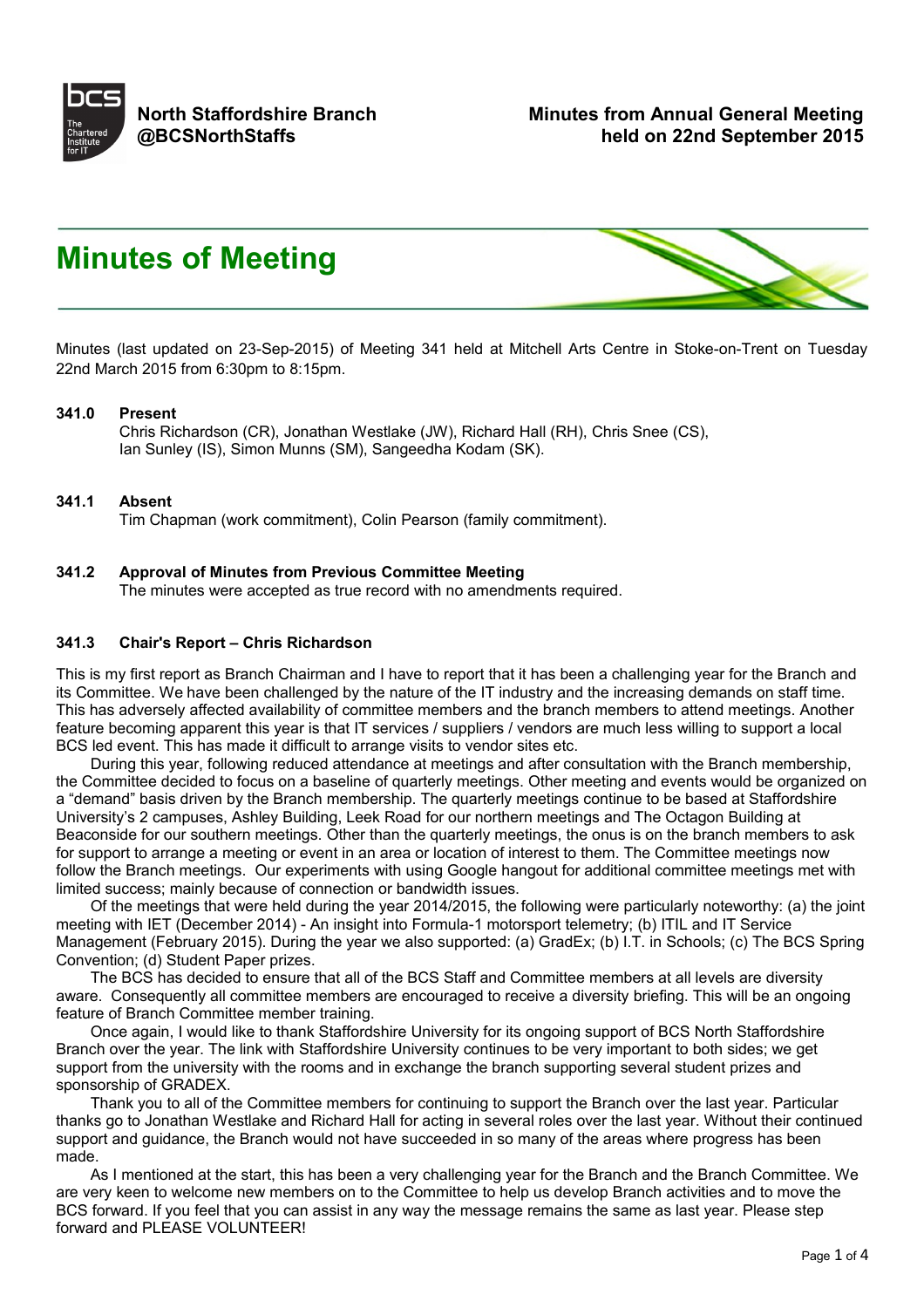

#### **341.4 Treasurer's Report – Chris Snee**

Chris Snee reported a branch underspend of £2657 over the last 12 months and an approved allowance of £4685 for the next 12 months.

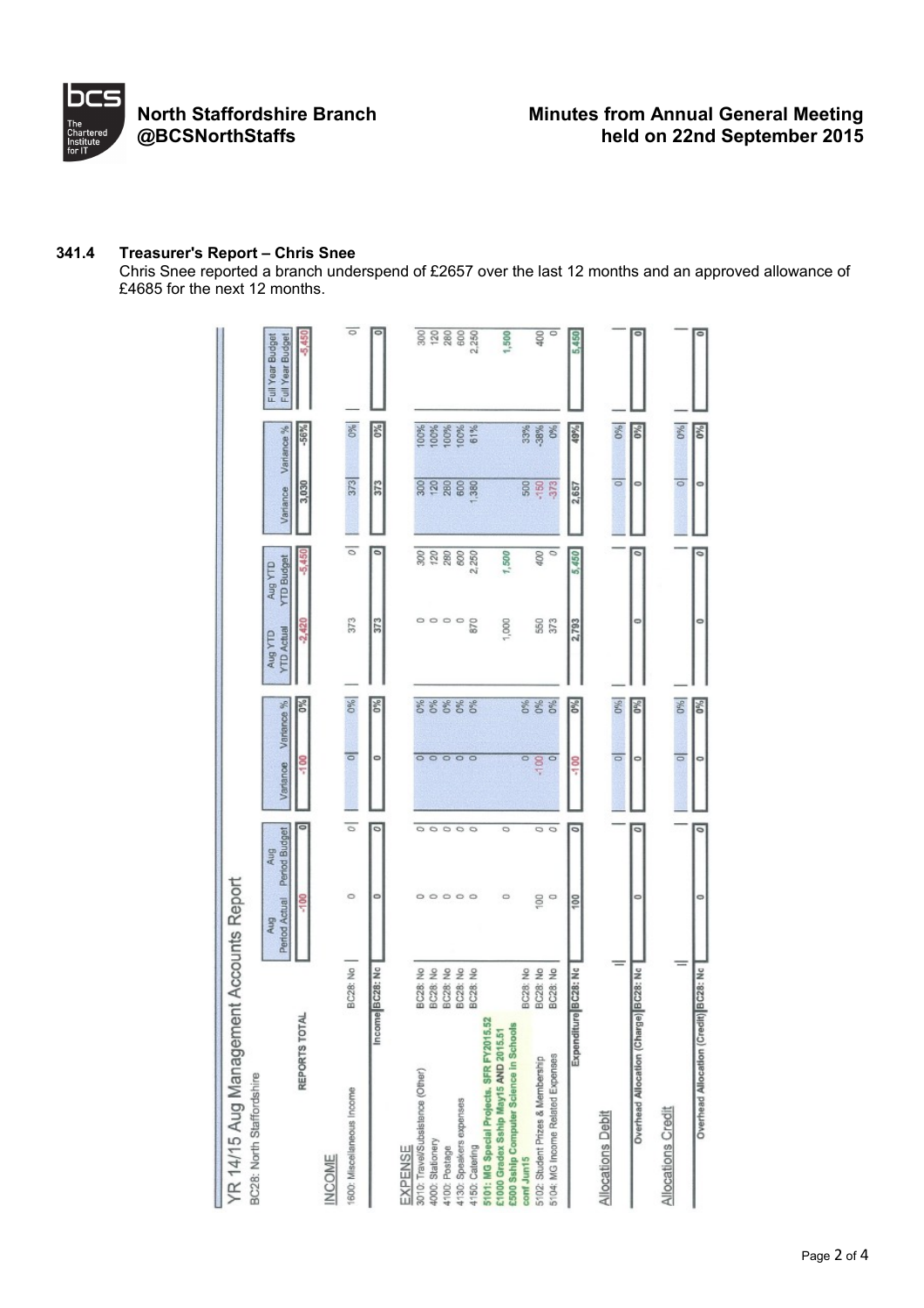

**North Staffordshire Branch @BCSNorthStaffs**

## **341.5 Membership Secretary's Report – Richard Hall**

#### *Events Held and Membership Recorded*

23/09/2014 – I.T. Procurement & Branch AGM

14/10/2014 – Open Branch Meeting

04/11/2014 – Agile Experiences (joint with Agile Staffs)

09/12/2014 – Formula 1 Insight (joint with IET NW Midlands)

10/02/2015 – ITIL & IT Service Management

11/03/2015 – Reliable Software Development (joint with IET NW Midlands)

14/04/2015 – Short Papers Evening (CANCELLED)

12/05/2015 – Business App Development (CANCELLED)

02/06/2015 – Shape the Branch

|                | Sep<br>2014 | Oct<br>2014 | Nov<br>2014 | Dec<br>2014 | Jan<br>2015              | Feb<br>2015 | Mar<br>2015              | Apr<br>2015              | May<br>2015              | Jun<br>2015              | Jul<br>2015 | Aug<br>2015              |
|----------------|-------------|-------------|-------------|-------------|--------------------------|-------------|--------------------------|--------------------------|--------------------------|--------------------------|-------------|--------------------------|
| <b>Members</b> | ~20         | 8           | 13          | 17          | $\overline{\phantom{0}}$ |             | -                        | $\overline{\phantom{0}}$ | -                        | $\,$                     | -           |                          |
| Guests         | ~20         | 0           | 25          | 31          | $\overline{\phantom{a}}$ |             | $\overline{\phantom{0}}$ | $\overline{\phantom{a}}$ |                          | $\overline{\phantom{a}}$ | -           |                          |
| Combined       | $~1$ ~40    | 8           | 38          | 48          | $\overline{\phantom{a}}$ | 19          | 34                       | -                        | $\overline{\phantom{a}}$ | 9                        | -           | $\overline{\phantom{0}}$ |

#### *Demographics*

Gender: 749 Total; 637 Male (85%); 108 Female (14%); 4 Unknown (1%) Branch Type: 793 Primary (84%); 148 Secondary (16%)

| 10-19yrs | 20-29 vrs | 30-39yrs  | 40-49yrs  | 50-59yrs | 60-69yrs | 70-79yrs | 80-89yrs            |
|----------|-----------|-----------|-----------|----------|----------|----------|---------------------|
| 15(2%)   | 58 (8%)   | 153 (20%) | 193 (26%) | 188(25%) | 96 (13%) | 38(5%)   | (1%)<br>$5^{\circ}$ |

| Affiliate | Student | <b>AMBCS</b> | <b>MBCS</b> | <b>MBCS</b><br>CITP | <b>FBCS</b> | <b>FBCS</b><br>CITF | Hon. | CITP | CSci | <b>IEng</b> | CEng |
|-----------|---------|--------------|-------------|---------------------|-------------|---------------------|------|------|------|-------------|------|
| 25        | 25      | 107          | 332         | 204                 |             | 27<br>ا ب           |      | 243  | ັ    | ∠           | 109  |

#### *Membership Associated Branches*

*1* Manchester (88) *6* Chester and North Wales (32)

- *2* Birmingham (51) *7* London Central (17)
- *3* Shropshire (43) *8* Merseyside (10)
- 
- *4* Wolverhampton (43) *9* Leicester (7) 5 Nottingham and Derby (30) **10**

# *Membership Associated Specialist Groups*

|                | Specialist Group 1            | Specialist Group 2             | Combined (Groups 1-5)          |
|----------------|-------------------------------|--------------------------------|--------------------------------|
| 1              | <b>ELITE</b>                  | Information Security (ISSG)    | Information Security (ISSG)    |
| 2              | Agile Methods                 | Consultancy                    | <b>Project Management</b>      |
| 3              | <b>Business Info. Systems</b> | <b>Business Info. Systems</b>  | Internet                       |
| 4              | Consultancy                   | <b>Advanced Programming</b>    | <b>ELITE</b>                   |
| 5              | Internet                      | Data Management                | Consultancy                    |
| 6              | <b>Cybercrime Forensics</b>   | <b>Enterprise Architecture</b> | Data Management                |
| $\overline{7}$ | <b>Advanced Programming</b>   | Agile Methods                  | <b>Business Info. Systems</b>  |
| 8              | <b>Business Change</b>        | <b>ELITE</b>                   | <b>Enterprise Architecture</b> |
| 9              | Info. Risk Mgmt & Assurance   |                                | <b>Advanced Programming</b>    |
| 10             |                               |                                | Info. Risk Mgmt & Assurance    |
|                |                               |                                |                                |